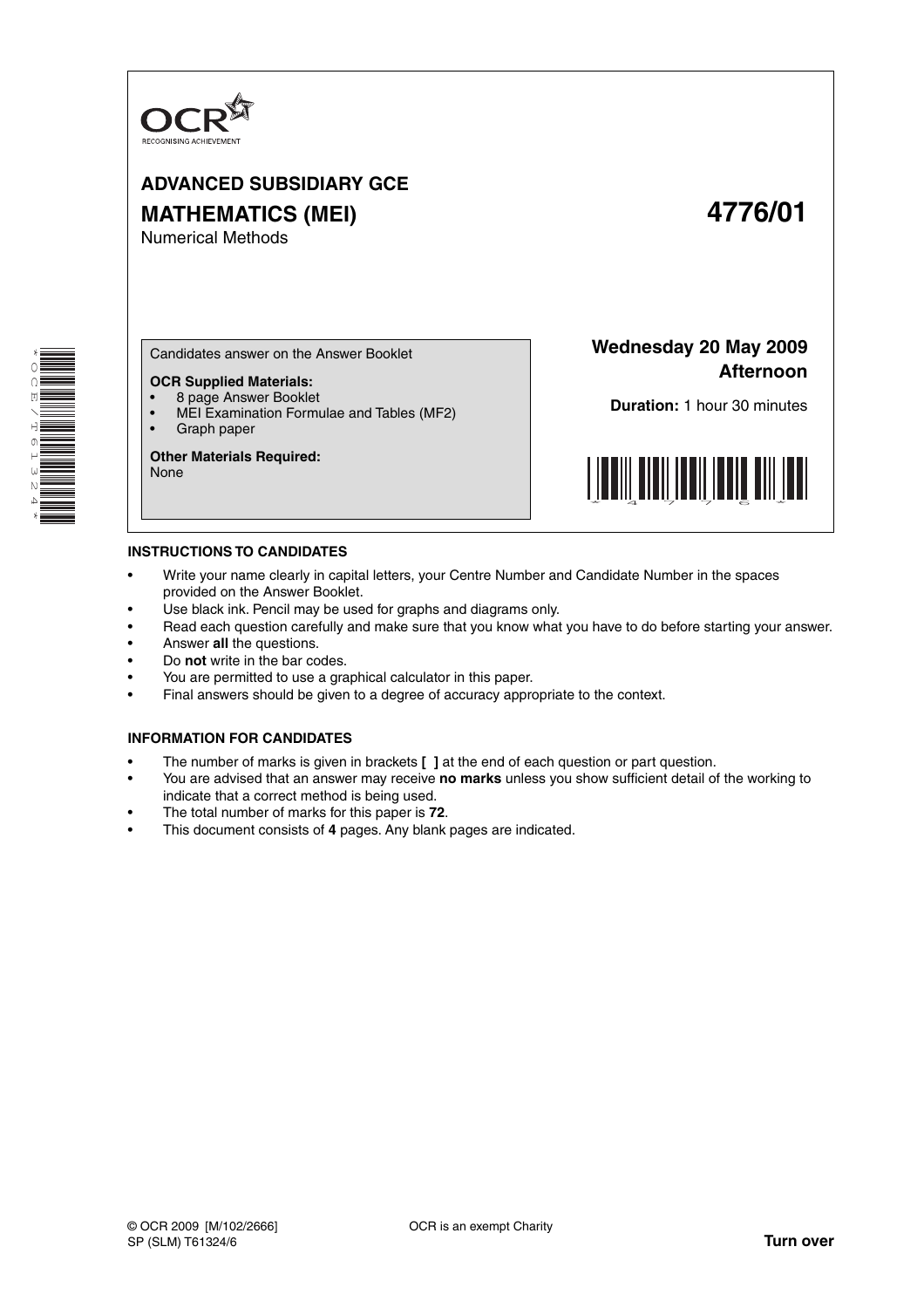#### **Section A** (36 marks)

**1** A quadratic function,  $f(x)$ , is to be fitted to the data shown in the table.

| $\mathcal{X}$ | 0   | 0.4 |     |
|---------------|-----|-----|-----|
|               | 1.6 | 2.4 | 1.8 |

- **(i)** Use Lagrange's method to find f(*x*), simplifying the coefficients. **[6]**
- **(ii)** Explain why Newton's forward difference interpolation formula would not have been useful for this purpose. **[1]**
- **2** Show that the equation

$$
x^2 + \frac{1}{x} = 3
$$

has a root in the interval (1, 2).

Use the Newton-Raphson method to find this root, giving it correct to 6 significant figures. **[7]**

**3** The numbers *X* and *Y* shown below are known to be correct to 3 decimal places.

 $X = 2.718$   $Y = 3.142$ 

- **(i)** State the maximum possible errors in  $X$ ,  $X + Y$ ,  $X Y$ ,  $10X + 20Y$ . [4]
- **(ii)** Find the maximum possible relative errors in *X* and *Y*. Hence state approximately the maximum possible relative errors in *XY* and *X Y* . **[4]**
- **4** You are given that, for *A* and *B* in radians and  $A \approx B$ ,

$$
\frac{\sin A - \sin B}{A - B} \approx \cos \frac{A + B}{2}.
$$
 (\*)

A computer program calculates values of sine and cosine correct to 6 decimal places.

- (i) In the case  $A = 1.01$ ,  $B = 1$ , find the values of the left and right sides of (\*) as calculated by this program. **[2]**
- **(ii)** Identify two distinct reasons for the difference in these two values. **[2]**
- **(iii)** Explain briefly why the right side of (\*) is likely to be evaluated more accurately than the left as *A* gets progressively closer to *B*. **[2]**
- **5** Sketch, on the same axes, the graphs  $y = x$  and  $y = 1 x^4$  for  $0 \le x \le 1$ . You should use the same scale on each axis.

Show numerically that the iteration  $x_{r+1} = 1 - x_r^4$ , starting with  $x_0 = 0.6$ , diverges.

Illustrate this divergence on your sketch, showing  $x_0$ ,  $x_1$ ,  $x_2$ ,  $x_3$ . **[8]**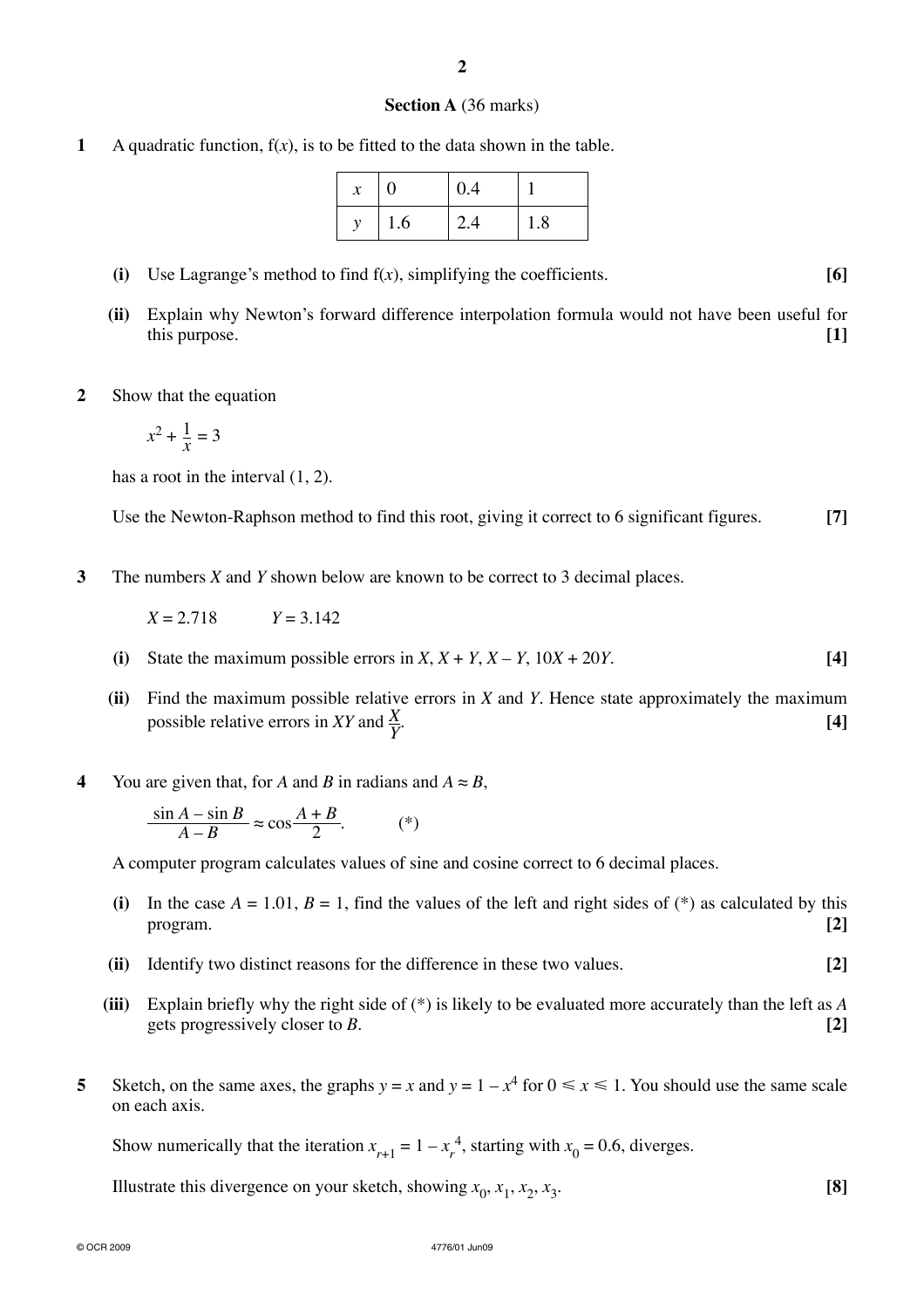## **Section B** (36 marks)

**6** The integral  $\int_{0}^{0.8}$ 0  $3 + x - x^2 dx$  is to be evaluated numerically.

- **(i)** Find, as efficiently as possible, the mid-point rule estimates and the trapezium rule estimates for *h* = 0.8 and 0.4. **[6]**
- **(ii)** Use the values in part **(i)** to show that the first Simpson's rule estimate is 1.427 959 (correct to 6 decimal places), and to find a second Simpson's rule estimate. **[3]**
- **(iii)** Given that, for  $h = 0.2$ , the mid-point rule estimate is 1.428782 and the trapezium rule estimate is 1.426 497, calculate a third Simpson's rule estimate. **[2]**
- **(iv)** Show that the differences between successive mid-point rule estimates reduce by a factor of about 0.25 as *h* is halved. Find the corresponding factor for the Simpson's rule estimates. Hence give the integral to the accuracy that appears justified. **[7]**
- **7 (i)** Use Newton's forward difference interpolation formula to find the quadratic function that passes through the following data points.

|            | 1.2          | $\vert$ 1.4 |
|------------|--------------|-------------|
| f(x)   0.6 | $-0.1$   0.4 |             |

**[8]**

- $(iii)$  Use the quadratic function to estimate  $f'(1.2)$ . Show that the central difference formula gives exactly the same estimate. What does this suggest about the central difference formula? **[5]**
- $(iii)$  Use the quadratic function to estimate  $f'(1)$ . Show that the forward difference does not give the same value. What does this show about the forward difference method? Which of these two estimates is likely to be more accurate? **[5]**